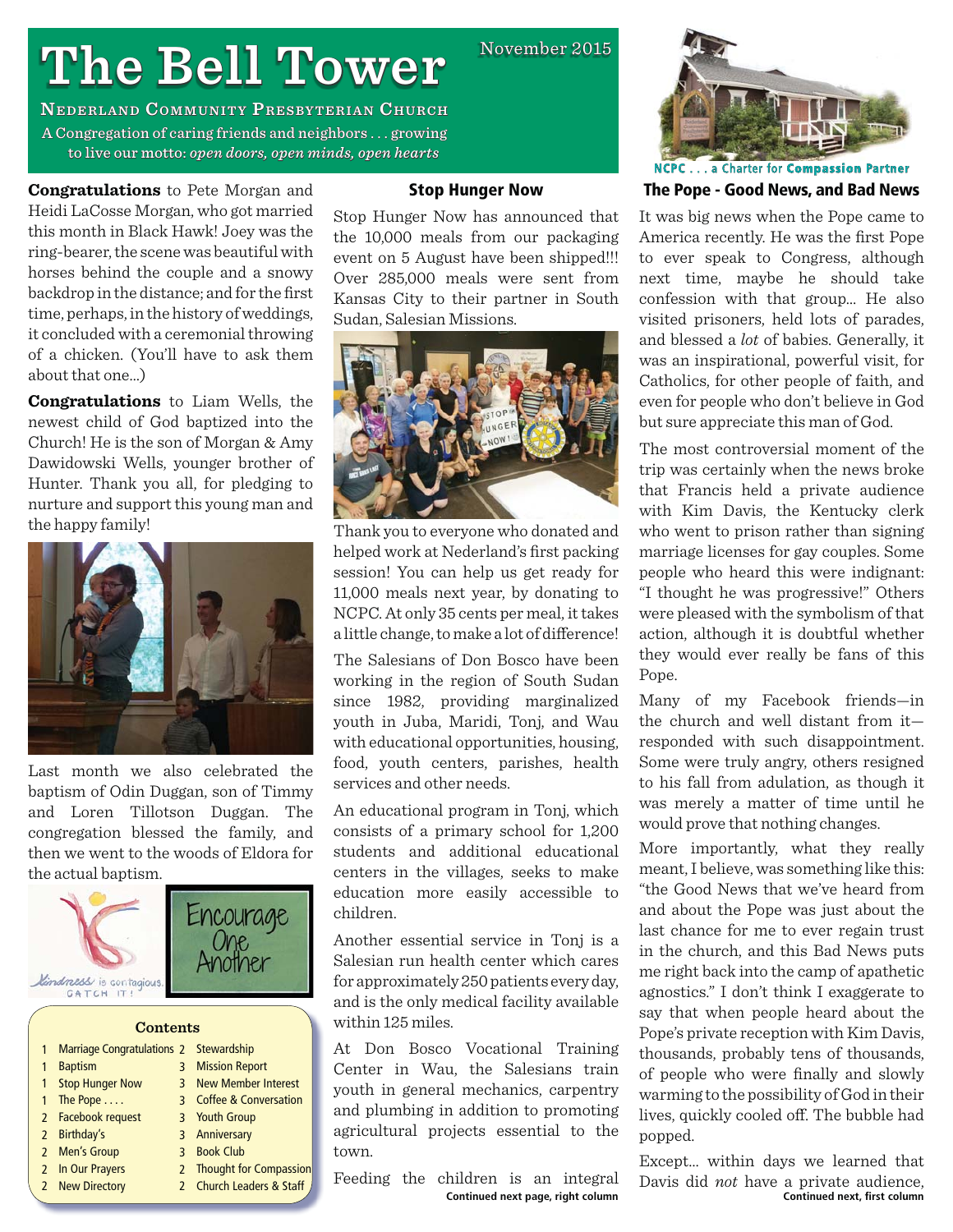# **The Pope... Continued**

but that she was merely one of many people who shuffled through. (Her publicist deeply misled the media.) And then, we discovered that the only people who the Pope actually did grant a private audience, on the entire trip, were a gay couple the day before. (His publicist never intended to turn that into a public statement.) Finally, we heard that it was such a surprise to have Davis come through the line, that Francis was considering whether to fire the Vatican offi cial who set it up, and set him up. (There is no word yet on that final decision.)

So, did my friends jump back on the bandwagon? Did they remember all the humility and graceful power that Francis had shown over these two years, and come back to the possibility of trusting the church or regaining faith in God? Did they confess to being duped by the fickle ways of the world, and pledge even more support to this stable exemplar of love? Nope. Judging by my Facebook feed, it seems that most people never even heard the truth of the matter.

I have two main reactions to this whole fiasco. For the first, I'm sure I'm not alone. Why is Bad News so much more immediately powerful than Good News, literally, 'God's spiel', the *gospel*? Why do we so expect our most beloved figures to fail? The fact that "those" magazines are

# **Like Us on**  facebook And if you already do like like us us, go to our

church page, and hover/click on the "Liked" button (upper right, just below the picture of our bridge). If you see a choice for "Follow", tap that, so you can see our updates in your feed. If you see a choice or Default or See First, you're already following us, so thanks!

### **November Birthdays**

|    | 5 Charlene Morrison    | 24 Floy Walberg  |
|----|------------------------|------------------|
| 5  | <b>Debbie Stevens</b>  | 25 Dan Harrison  |
| ĥ  | Dave Blanchard         | 25 Janice Rundle |
|    | 9 Hayden Hardt-Zeman   | 26 Eleanor Busch |
| 10 | <b>Russ Peterson</b>   | 27 Pat Ennor     |
|    | 11 Kathleen Henningsen | 30 Charlie Allen |
|    | 17 Cinda Kochen        | 30 Mark Haynes   |
|    |                        |                  |

still prominent at grocery store aisles tells a pathetic story about who we are, and what we want to believe. So how do we, individually and societally, move from the tabloids to the gospel?

My second reaction, I admit, is bizarre. A part of me—a small part of me—honestly wished that the initial rumor was true. Of course the whole of me is glad that it wasn't, but this tiny part of me thinks that it would have been valuable to see a more complicated expression of faith. The gospel does not fall along American political lines, and most of us would even accept that our own moral feelings are less consistent than God's. So why can't a person of faith, or a high model of faith, achieve different motivations, maybe higher motivations than the religiomoral branding that so often determines the course of our actions? We respect Jesus for bypassing the debates of his time, by finding new way to express love. Wouldn't it be great if the Pope had taught us again that radical grace trumps ideological fervor? (pun definitely intended)

Alas, it wasn't true, and so we have to go back on his many other examples of surprising the world by following Jesus, and following Jesus by surprising the world. May we find that same sort of courage, to draw ourselves closer to the Good News. — Hansen

**Men's Group** meets the third Sunday of each month at 4 p.m. All men are **Facebook** <sup>Of each</sup> month at 4 p.m. All men are **New Directory** beer or just enjoy each other's company. This month it's 15 November at Salto.

> And this month, we have *two mission projects* you can help with! Talk to Hansen, if you can swing a hammer, to help out a couple of local families in need.

# make someone's day.



### **Stop Hunger Now Continued**

part of the Salesian programs in South Sudan, because a satisfied stomach is a prerequisite for other learning and development activities. Learn more about Salesian Missions (www. salesianmissions.org) or Stop Hunger Now (www.stophungernow.com).

Please keep the folks and circumstances noted below in your daily thoughts and prayers.



Violet Aandres and Rich Deubel; Judy Anderson; Cinda's brother, Bob; Delores Cieloha; Rev Gibney's brother; Mike Haynes, Mark's dad; the family of Dale Heber; Janet Irwin; Linda Jones; Kaitlyn Lammers; Chuck Miller; Anastasia and family; Karen Moss; Morggan O'Neill; Miles Pancoast and family; Rhonda Skeie; Gail and David Skinner; Mike Smith; David Starr; Keri Stiller, Pat Whalen; love and consideration within the church and denomination; and for those serving in the military.



Many folks in our church family been photographed for the new directory! We are now in the process of proofing the contact information you want printed.

Watch for an e-mail from church, and the sooner you let us know that everything is correct and how you want it, the sooner we'll be able to publish, and the better it will be for us to build relationships and community!



It's that time of year again — consider pledging generously of your time, talents and treasure in the coming

year. You, your church and your community will benefit.

And, when requested, please return your pledge promptly. It will help your church leaders plan the budget for 2016.